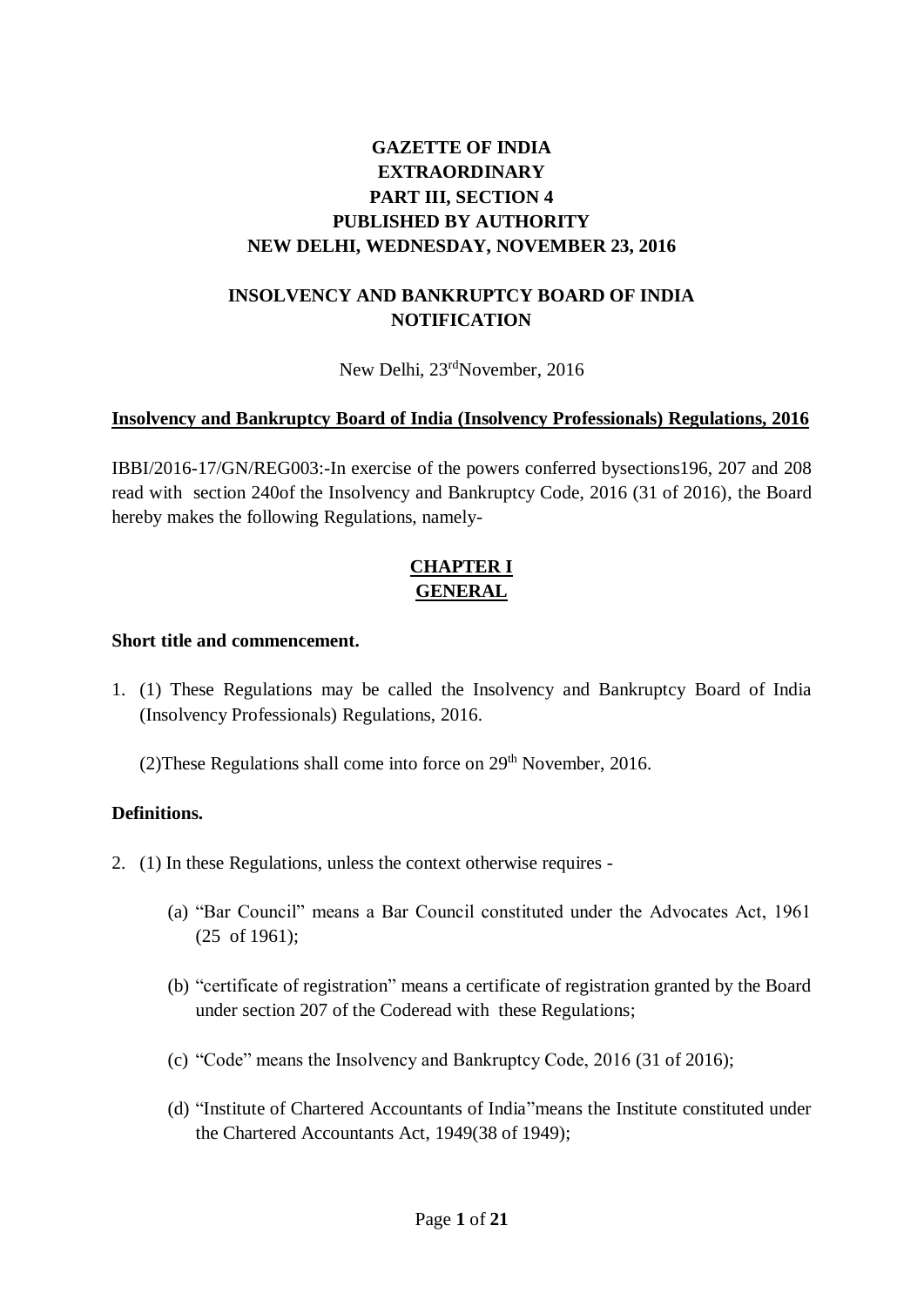- (e) "Institute of Cost Accountants of India" means the Institute constituted under the Cost and Works Accountants Act, 1959(23 of 1959);
- (f) "Institute of Company Secretaries of India" means the Institute constituted under the Institute of the Company Secretaries Act, 1980 (56 of 1980); and
- (g) "professional member" means an individual who has been enrolled as a memberof an insolvency professional agency;

(2) Unless the context otherwise requires, words and expressions used and not defined in these Regulations, shall have the meanings assigned to them in the Code.

## **CHAPTER II INSOLVENCY EXAMINATIONS**

3. (1) The Board shall, either on its own or through a designatedagency, conducta'NationalInsolvency Examination'in such a manner and at such frequency, as may be specified,to test the knowledgeand practical skillsof individuals in the areas of insolvency, bankruptcy and allied subjects.

(2) The Board shall, either on its own or through a designated agency, conduct a 'Limited Insolvency Examination'to test the knowledge and application of knowledge of individuals in the areas of insolvency, bankruptcy and allied subjects.

(3) The syllabus, formatand frequency of the 'Limited Insolvency Examination', including qualifying marks, shall be published on the website of the Board at least one month before the examination.

## **CHAPTER III REGISTRATION OF INSOLVENCY PROFESSIONALS**

## **Eligibility.**

- 4. No individual shall be eligible to be registered as an insolvency professional if he-
	- (a) is a minor;
	- (b) is not a person resident in India;
	- (c) does not have the qualification and experience specified in Regulation 5 or Regulation 9, as the case may be;
	- (d) has been convicted by any competent court for an offence punishable with imprisonment for a term exceeding six months or for an offence involving moral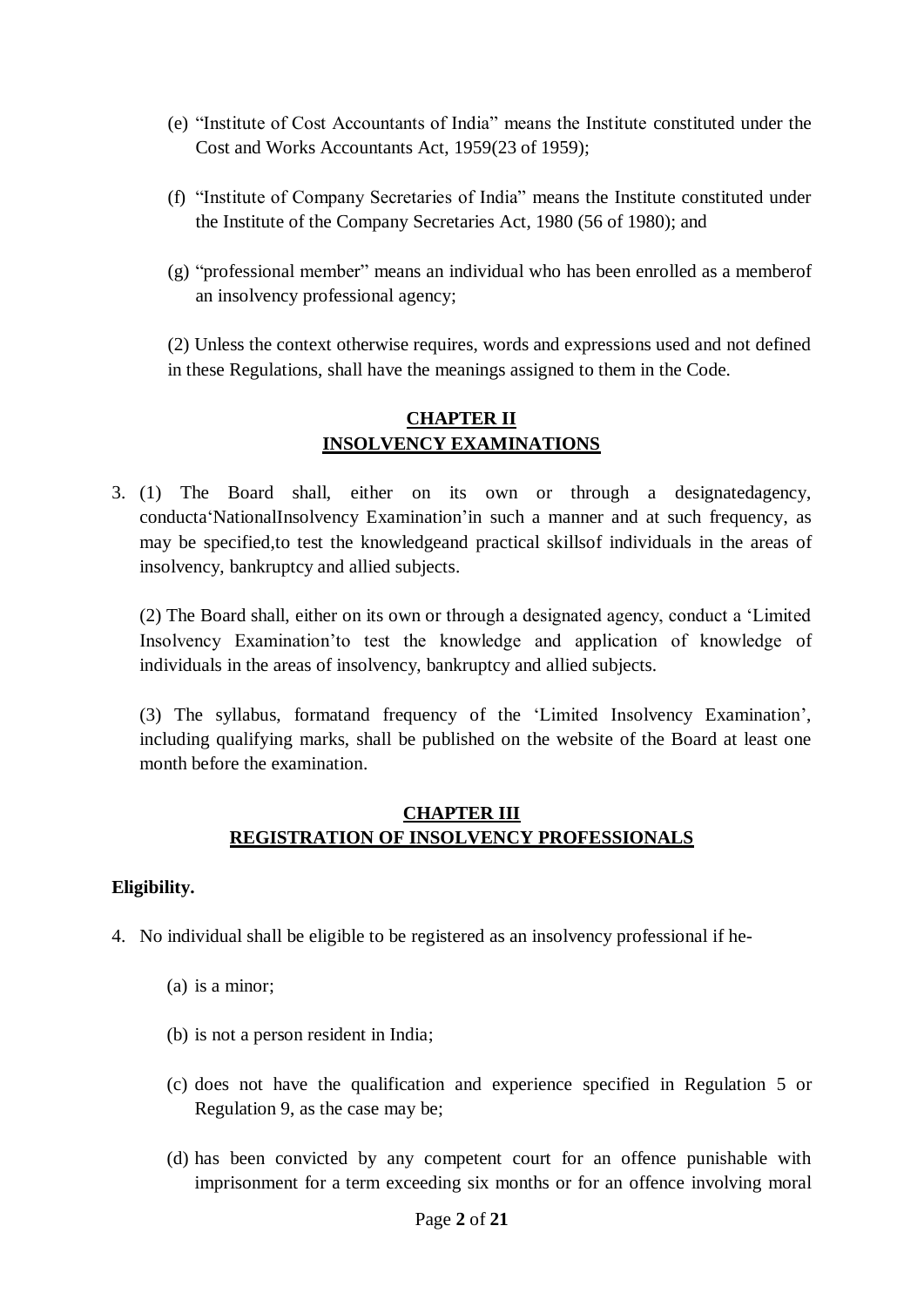turpitude, and a period of five years has not elapsed from the date of expiry of the sentence:

*Provided* that if a person has been convicted of any offence and sentenced in respect thereof to imprisonment for a period of seven years or more, he shall not be eligible to be registered;

- (e) he is an undischarged insolvent, or has applied to be adjudicated as an insolvent;
- (f) he has been declared to be of unsound mind; or
- (g) he is not a fit and proper person;

*Explanation:* For determining whether an individual is fit and proper under these Regulations, the Board may take account of any consideration as it deems fit, including but not limited to the following criteria-

- (i) integrity, reputation and character,
- (ii) absence of convictions and restraint orders, and

(iii)competence, including financial solvency and networth.

### **Qualifications and experience.**

- 5. Subject to the other provisions of these Regulations, an individual shall be eligible for registration, if he-
	- (a) haspassed the National Insolvency Examination;
	- (b) haspassed the Limited Insolvency Examination, andhas fifteen years of experience in management, after he received a Bachelor's degree from a university established or recognized by law;or
	- (c) has passed the Limited Insolvency Examination and has ten years of experience as -
		- (i) a chartered accountant enrolled as a member of the Institute of Chartered Accountants of India,
		- (ii) a company secretary enrolled as a member of the Institute of Company Secretaries of India,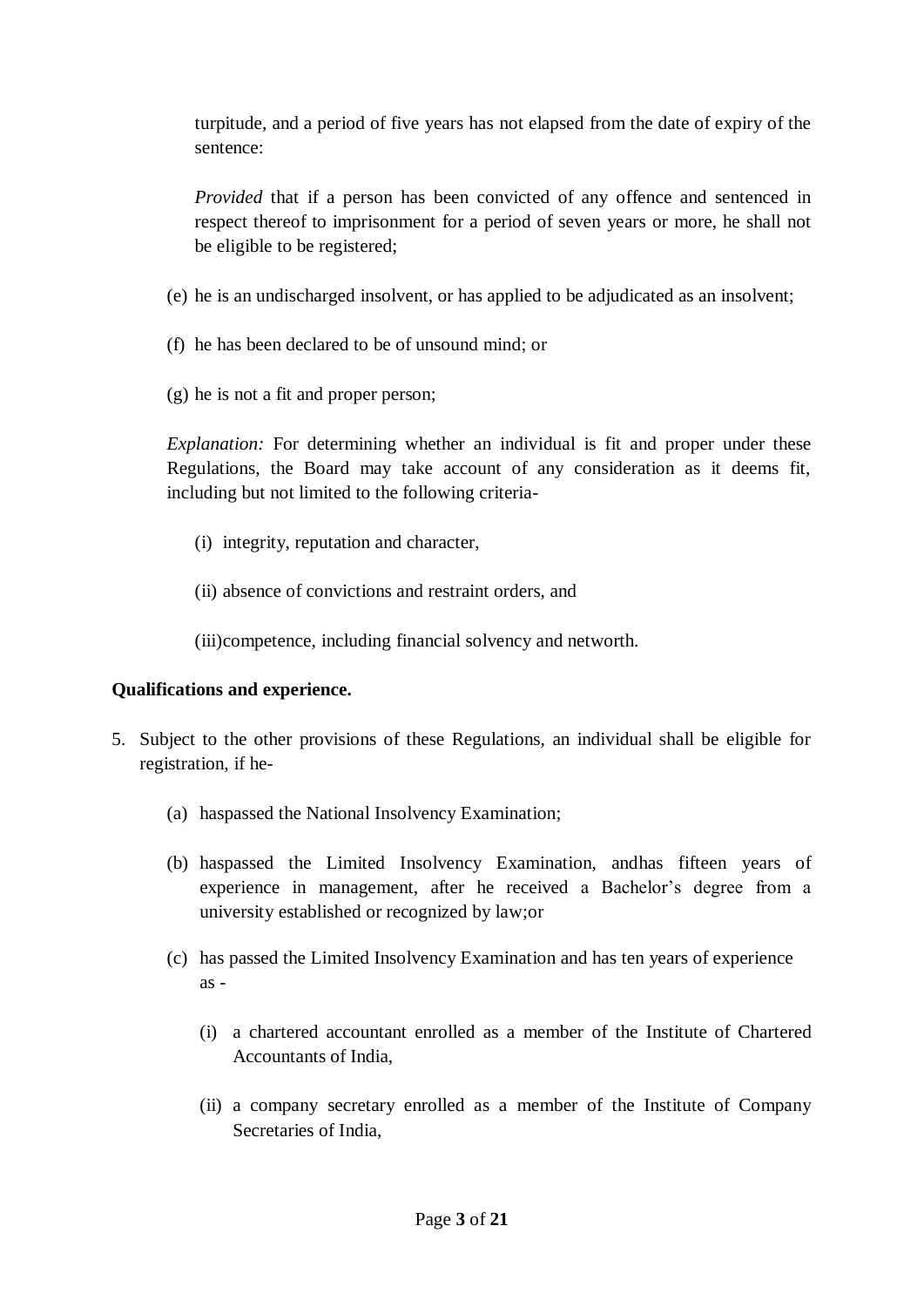- (iii) a cost accountant enrolled as amember of the Institute of Cost Accountants of India, or
- (iv) an advocate enrolled with a Bar Council.

## **Application for certificate of registration.**

6. (1)An individual enrolled with an insolvency professional agency as a professional member may make an application to the Board in Form A of the Second Schedule to these Regulations, along with a non-refundable application fee of ten thousand rupees to the Board.

(2) The Board shall acknowledge an application made under this Regulation within seven days of its receipt.

(3) The Board may require the applicant to submit, within reasonable time, additional documents, information or clarification that it deems fit.

(4) The Board may require the applicant to appear, within reasonable time, before the Board in person, or through his authorised representative for clarifications required for processing the application.

## **Certificate of registration.**

7. (1)If the Board is satisfied, after such inspection or inquiry as it deems necessary that the applicant is eligible under these Regulations, it may grant a certificate of registration to the applicant to carry on the activities of an insolvency professional in Form B of the Second Schedule to these Regulations, within sixty days of receipt of the application, excluding the time given by the Board for presenting additional documents, information or clarification, or appearing in person, as the case may be.

(2) The registration shall be subject to the conditions that the insolvency professional shall -

- (a) at all times abide by the Code, rules, regulations, and guidelines thereunder and the bye-laws of the insolvency professional agency with which he is enrolled;
- (b) at all times continue to satisfy the requirements under Regulation 4;
- (c) pay a fee of ten thousand rupees to the Board, every five years after the year in which the certificate is granted;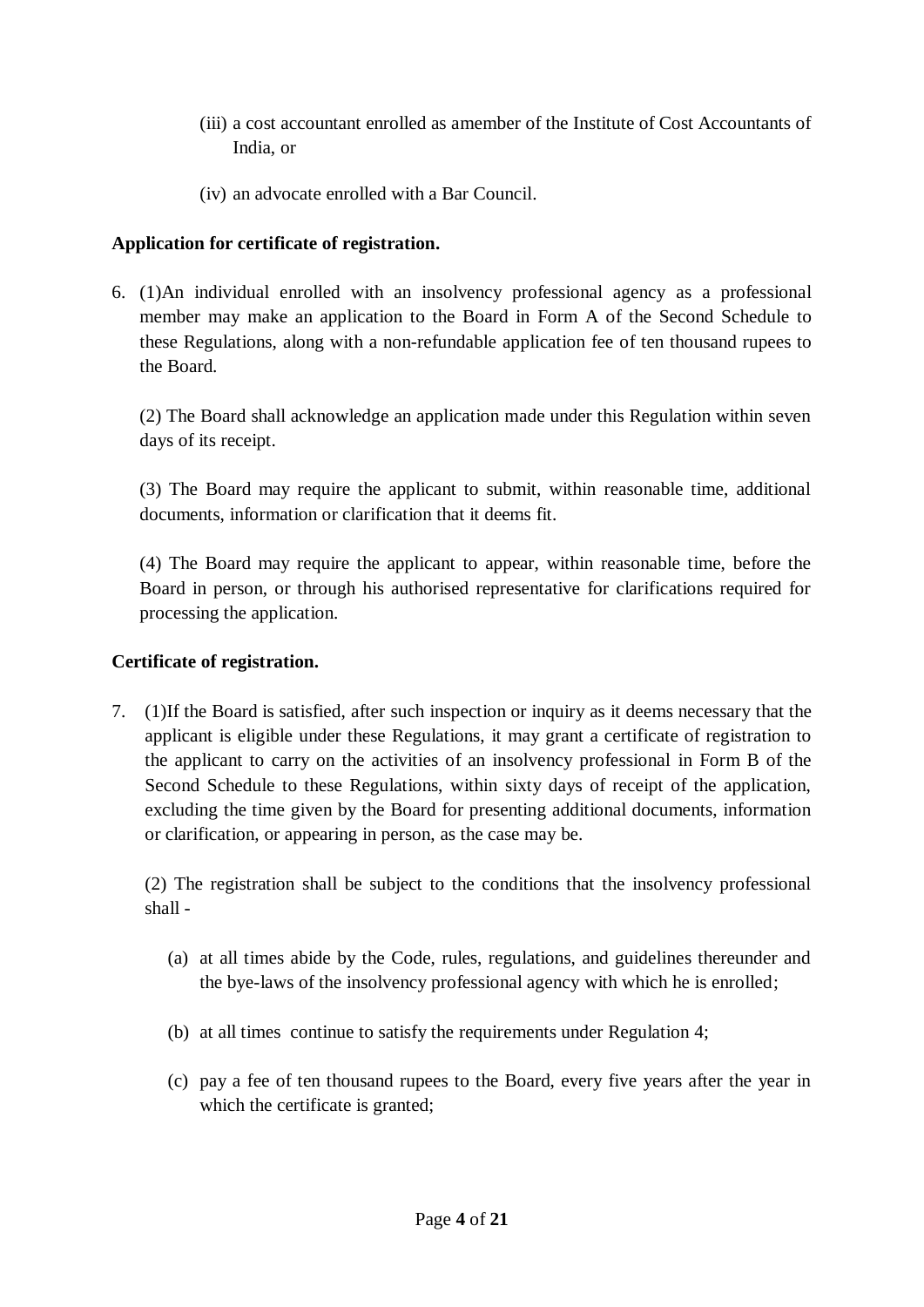- (d) not render services as an insolvency professional unless he becomes a partner or director of an insolvency professional entity recognised by the Board under Regulation 13, if he is not a citizen of India;
- (e) take prior permission of the Board for shifting his professional membership from one insolvency professional agency to another, after receiving no objection from both the concerned insolvency professional agencies;
- (f) take adequate steps for redressal of grievances;
- (g) maintain records of all assignments undertaken by him under the Code for at least three years from the completion of such assignment;
- (h) abide by the Code of Conduct specified in the First Schedule to these Regulations; and
- (i) abide by such other conditions as may be imposed by the Board.

## **Refusal to grant certificate.**

8. (1) If, after considering an application made under Regulation 6, the Board is of the *prima facie* opinion that the registration ought not be granted, it shall communicate the reasons for forming such an opinion and give the applicant an opportunity to explain why his application should be accepted, within fifteen days of the receipt of the communication from the Board, to enable it to form a final opinion.

(2) The communication under sub-regulation (1) shall be made to the applicant within forty five days of receipt of the application, excluding the time given by the Board for presenting additional documents, information or clarifications, or appearing in person, as the case may be.

(3) After considering the explanation, if any, given by the applicant under sub-regulation (1), the Board shall communicate its decision to-

- (a) accept the application, along with the certificate of registration, or
- (b) reject the application by an order, giving reasons thereof,

within thirty days of receipt of the explanation.

## **Registration for a limited period.**

9. (1) Notwithstanding any of the provisions of Regulation 5, an individual shall be eligible to be registered for a limited period as an insolvency professional if he-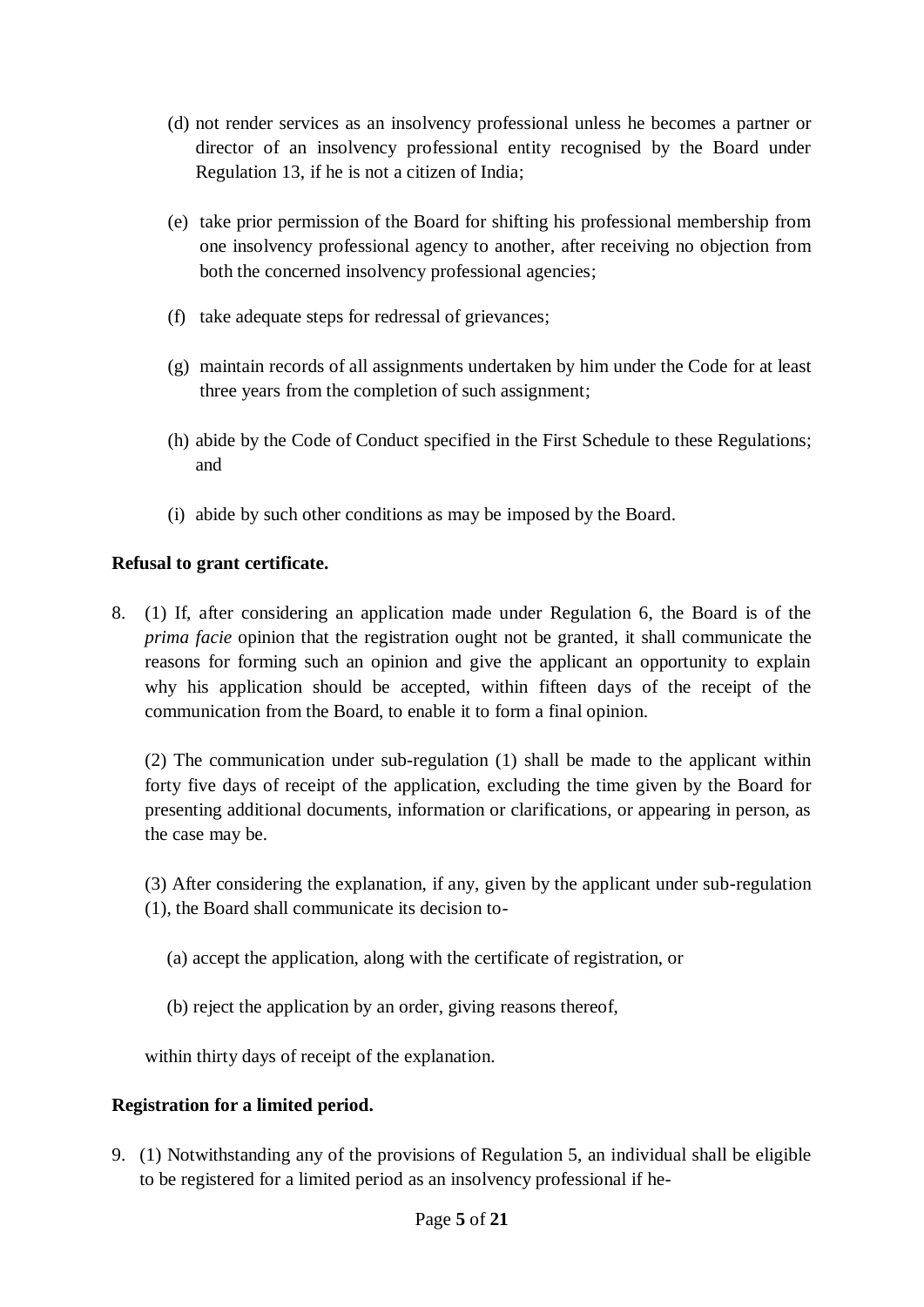- (a) has been 'in practice' for fifteen years as-
	- (i) a chartered accountant enrolled as a member of the Institute of Chartered Accountants of India,
	- (ii) a company secretary enrolled as a member of the Institute of Company Secretaries of India,
	- (iii) a cost accountant enrolled as a member of the Institute of Cost Accountants of India, or
	- (iv) an advocate enrolled with a Bar Council; and
- (b) submits an application for registration in Form Aof the Second Schedule to these Regulations to the insolvency professional agency with which he is enrolled on or before 31<sup>st</sup> December, 2016 along with a non-refundable application fee of five thousand rupees which shall be collected by such insolvency professional agency on behalf of the Board.

(2) The insolvency professional agency shall submit to the Board the fee collected and the details of the applications received under sub-regulation (1)(b).

(3) An individual referred to sub-regulation (1) shallbe registered for a limited period upon submission of the details and fee to the Board under sub-regulation (2), which shall be valid for a period of six months from the date of such submission.

(4) An insolvency professional registered under sub-regulation (3) shall not undertake any assignment as an insolvency professional after the expiry of his registration:

*Provided* that he maycomplete the pending assignments undertaken before the expiry of his registration, and his registration shall be deemed to be valid for this limited purpose.

## **CHAPTER IV TEMPORARY SURRENDER AND DISCIPLINARY PROCEEDINGS**

### **Temporary surrender.**

- 10. (1) An insolvency professional agency shall inform the Board if any of its professional members has temporarily surrendered his certificate of membership or revived his certificate of membership after temporary surrender, not later than seven days from approval of the application for temporary surrender or revival, as the case may be.
	- (2) The Board shall take note of the information received under sub-regulation (1).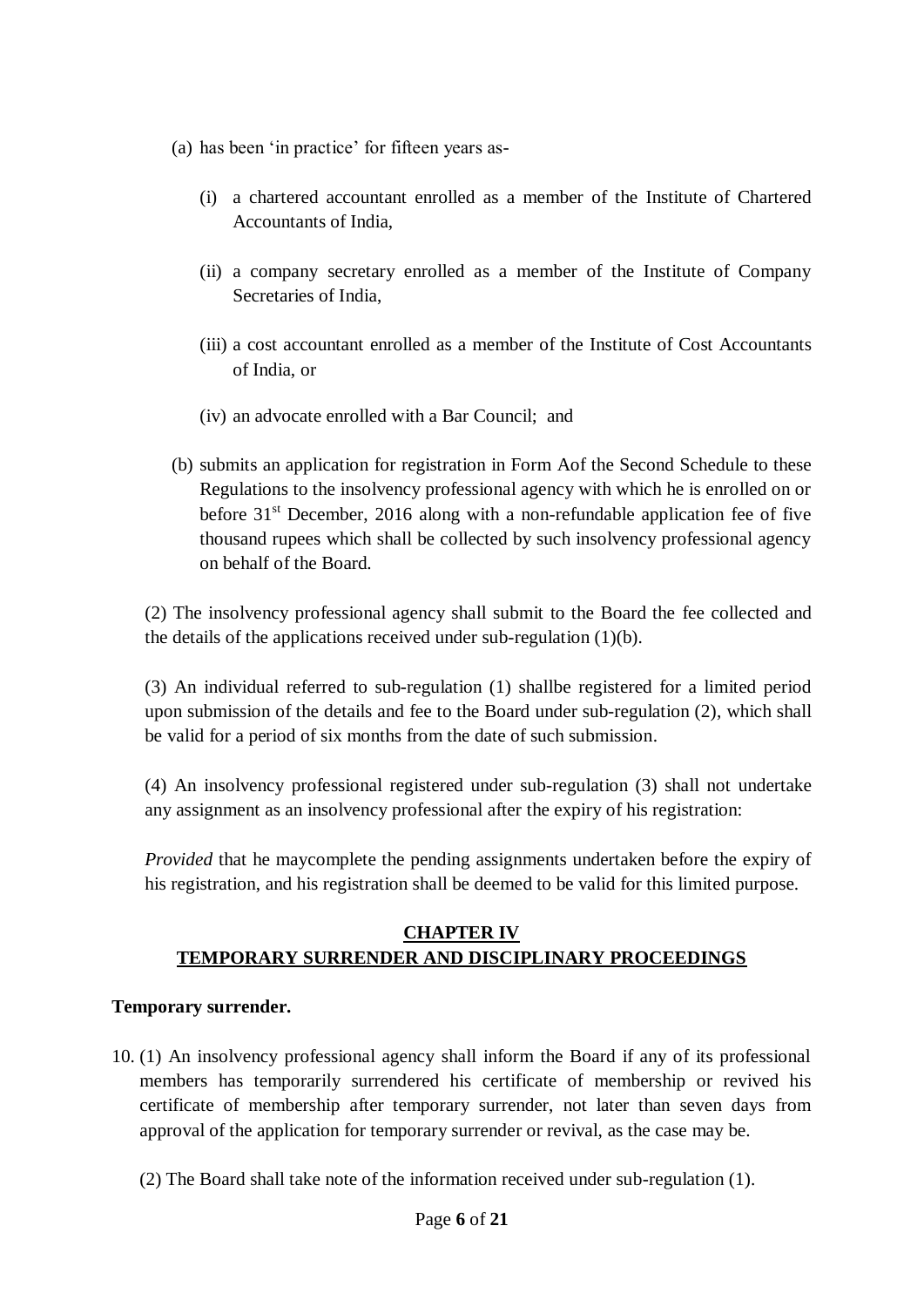## **Disciplinary proceedings.**

- 11. (1) Based on the findings of an inspection or investigation, or on material otherwise available on record, if the Board is of the *prima facie* opinion that sufficient cause exists to take actions permissible under section 220, it shall issue a show-cause notice to the insolvency professional.
	- (2) The show-cause notice shall be in writing, and shall state-
		- (a) the provisions of the Code under which it has been issued;
		- (b) the details of the alleged facts;
		- (c) the details of the evidence in support of the alleged facts;
		- (d) the provisions of the Code, rules, regulations and guidelines thereunder allegedly violated, or the manner in which the public interest is allegedly affected;
		- (e) the actions or directions that the Board proposes to take or issue if the allegations are established;
		- (f) the manner in which the insolvency professional is required to respond to the show-cause notice;
		- (g) consequences of failure to respond to the show-cause notice; and
		- (h) procedure to be followed for disposal of the show-cause notice.

(3) The show-cause notice shall enclose copies of documents relied upon and extracts of relevant portions from the report of investigation or inspection, or other records.

(4) A show-cause notice issued shall be served on the insolvency professional in the following manner-

- (a) bysending it to the insolvency professional, at the address provided by him or provided by the insolvency professional agency with which he is enrolled , by registered post with acknowledgement due; or
- (b) by an appropriate electronic means to the email address of the insolvency professional, provided by him orprovided by the insolvency professional agency with which he is enrolled.

(5)The Board shall constitute a Disciplinary Committee for disposal of the show-cause notice.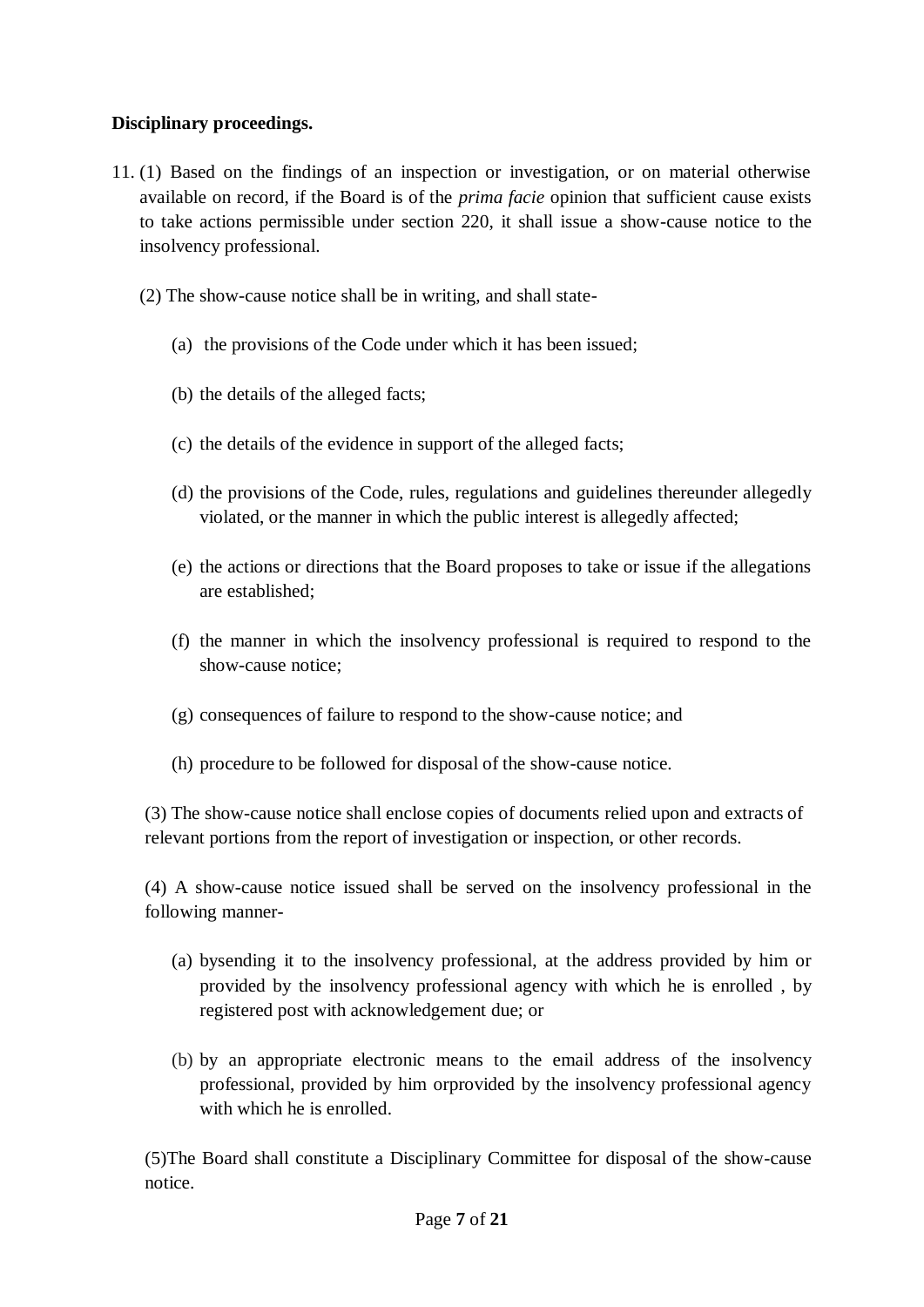(6) The Disciplinary Committee shall endeavour to dispose of theshow-cause notice within a period of six months of the assignment.

(7) The Disciplinary Committee shall dispose of the show-cause notice assigned under sub-regulation (5) by a reasoned order in adherence to principles of natural justice, and after considering the submissions, if any, made by the insolvency professional, the relevant material facts and circumstances, and the material on record.

(8) The order disposing of ashow-cause notice may provide for-

- (a) no action;
- (b) warning;
- (c) any of the actions under section 220(2) to (4); or
- (d) a reference to the Board to take any action under section 220(5).

(9) The order passed under sub-regulation (7) shall not become effective until thirty days have elapsed from the date of issue of the order unless the Disciplinary Committee states otherwise in the order along with the reason for the same.

(10) The order passed under sub-regulation (7) shall be issued to the insolvency professional, with a copy issued to the insolvency professional agency with which he is enrolled immediately, and be published on the website of the Board.

## **CHAPTERV RECOGNITION OF INSOLVENCY PROFESSIONAL ENTITIES**

### **Recognition of Insolvency Professional Entities.**

- 12. (1) A limited liability partnership, a registered partnership firm or a companymay be recognisedas aninsolvency professional entity if-
	- (a) a majority of the partners of the limited liability partnership or registered partnership firm are registeredas insolvency professionals; or
	- (b) a majority of the whole-time directors of the company are registered as insolvency professionals,

as the case may be.

(2) Aperson eligible under sub-regulation (1) may make an applicationfor recognition asaninsolvency professional entity to the Board in Form C of theSecond Schedule to these Regulations.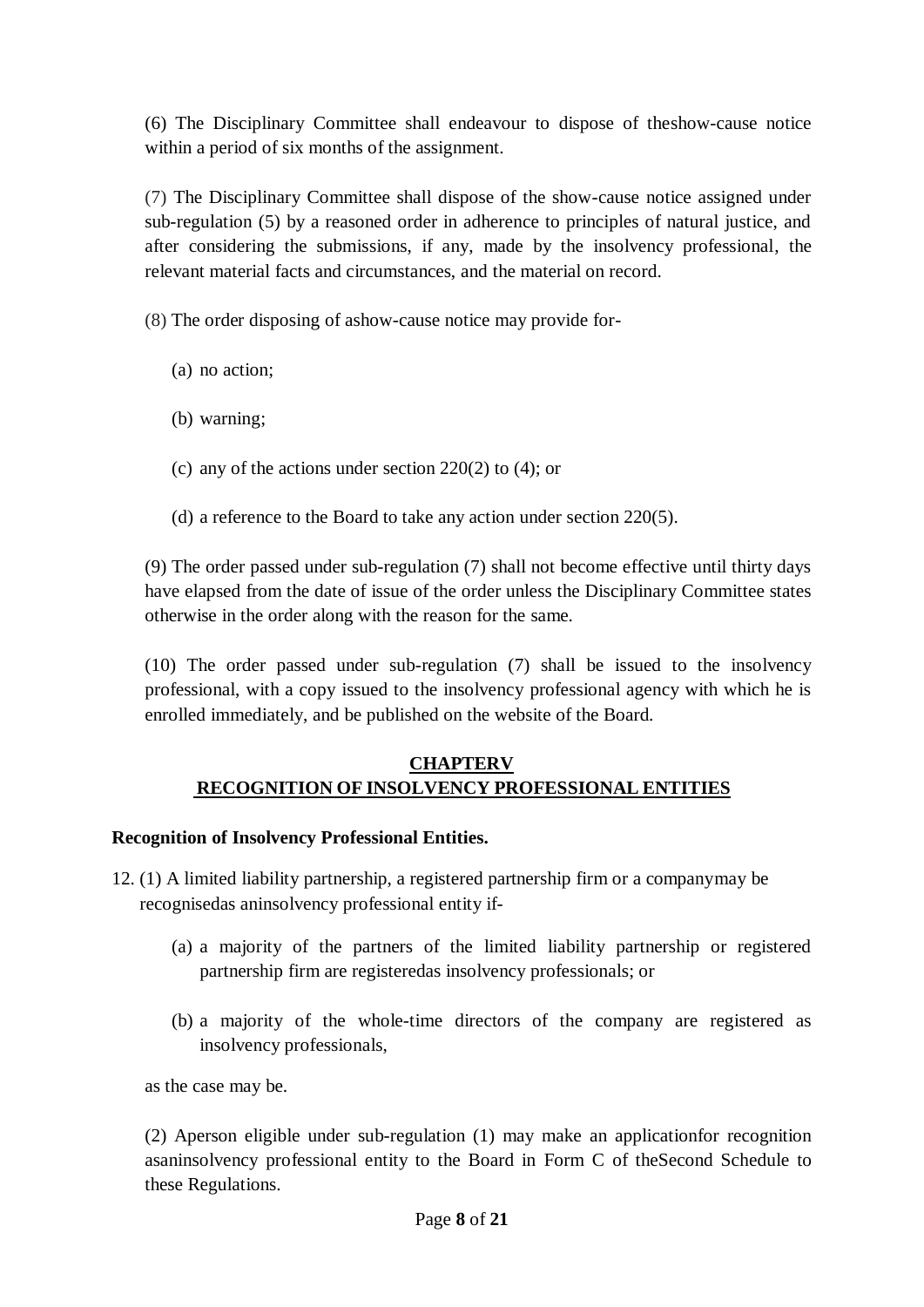13. (1)If the Board is satisfied, after such inspection or inquiry as it deems necessary that the applicant is eligible under these Regulations, it may grant a certificate of recognition as an insolvency professional entityin Form D of the Second Schedule to these Regulations.

(2) The recognition shall be subject to the conditions that the insolvency professional entity shall-

- (a) at all times continue to satisfy the requirements under Regulation 12;
- (b) inform the Board, within seven days, when an insolvency professional ceases to be its director or partner, as the case may be,
- (c) inform the Board, within seven days, when an insolvency professional joins as its director or partner, as the case may be, and
- (d) abide by such other conditions as may be specified.

(3) An insolvency professional entity shall be jointly and severally liable for all acts or omissions of its partners or directors as insolvency professionals committed during such partnership or directorship.

14. Where the Board is of the opinion that sufficient cause exists for de-recognition of an insolvency professional entity, it may do so by passing a reasoned order.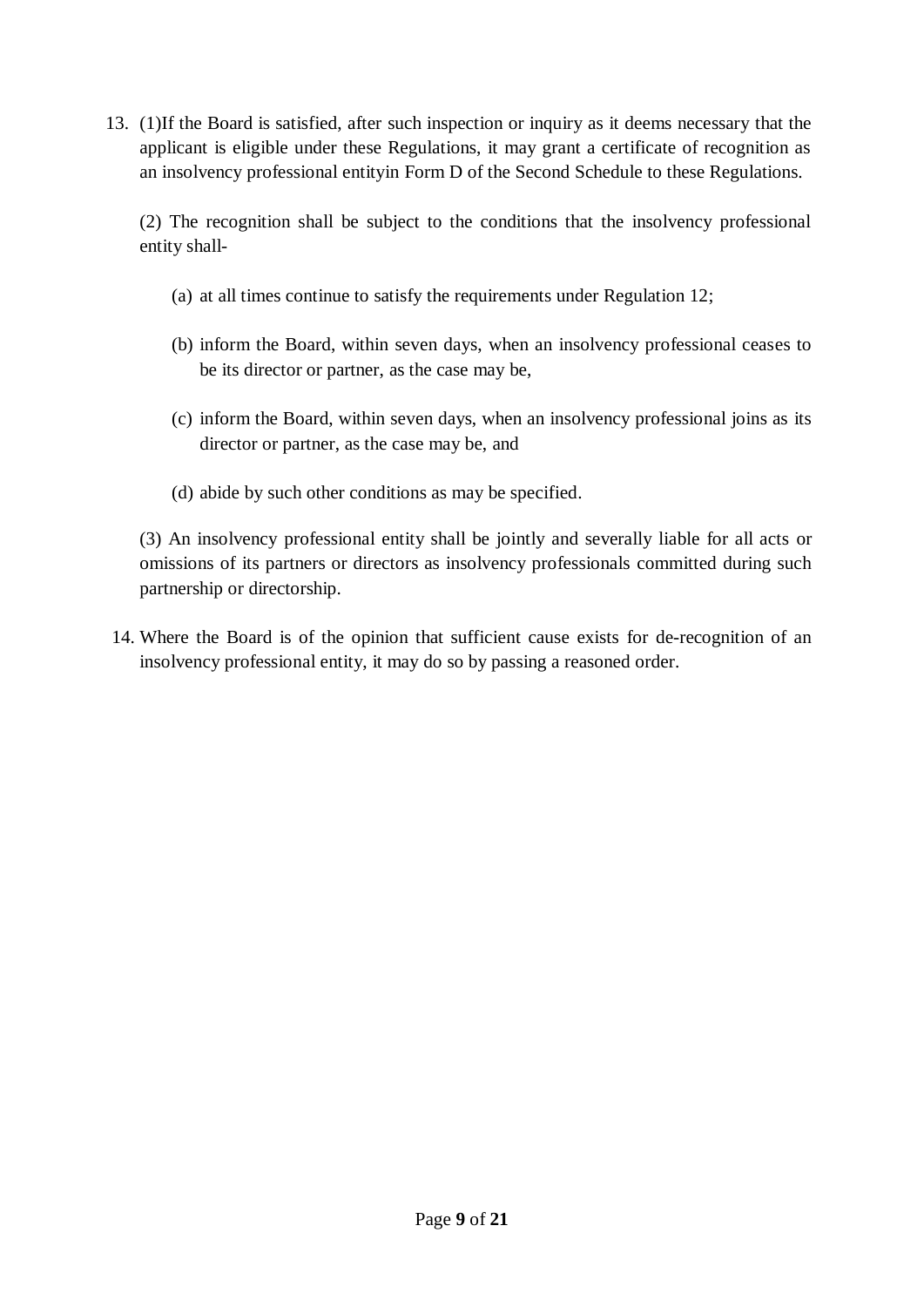## **FIRST SCHEDULE**

*[Under Regulation 7(2)(g)]*

## **CODE OF CONDUCT FOR INSOLVENCY PROFESSIONALS**

#### **Integrity and objectivity.**

- 1. Aninsolvency professional must maintain integrity by being honest, straightforward, and forthright in all professional relationships.
- 2. An insolvency professional must not misrepresent any facts or situations and should refrain from being involved in any action that would bring disrepute to the profession.
- 3. Aninsolvency professionalmust act with objectivity in his professional dealings by ensuring that his decisions are made without the presence of any bias, conflict of interest, coercion, or undue influence of any party, whether directly connected to the insolvency proceedings or not.
- 4. An insolvency professional appointed as an interim resolution professional, resolution professional, liquidator, or bankruptcy trustee should not himself acquire, directly or indirectly, any of the assets of the debtor, nor knowingly permit any relative to do so.

### **Independence and impartiality.**

- 5. Aninsolvency professionalmust maintain complete independence in his professional relationships and should conduct the insolvency resolution, liquidation or bankruptcy process, as the case may be, independent of external influences.
- 6. In cases where the insolvency professional is dealing with assets of a debtor during liquidation or bankruptcy process, he must ensure that he or his relatives do not knowingly acquire any such assets, whether directly or indirectly unless it is shown that there was no impairment of objectivity, independence or impartiality in the liquidation or bankruptcy process and the approval of the Board has been obtained in the matter.
- 7. An insolvency professional shall not take up an assignment under the Code if he, any of his relatives, any of the partners or directors of the insolvency professional entity of which he is a partner or director, or the insolvency professional entity of which he is a partner or director is not independent, in terms of the Regulations related to the processes under the Code, in relation to the corporate person/ debtor andits related parties.
- 8. An insolvency professional shall disclose the existence of any pecuniary or personal relationship with any of the stakeholders entitled to distribution under sections 53 or 178 of the Code, and the concerned corporate person/ debtoras soon as he becomes aware of it,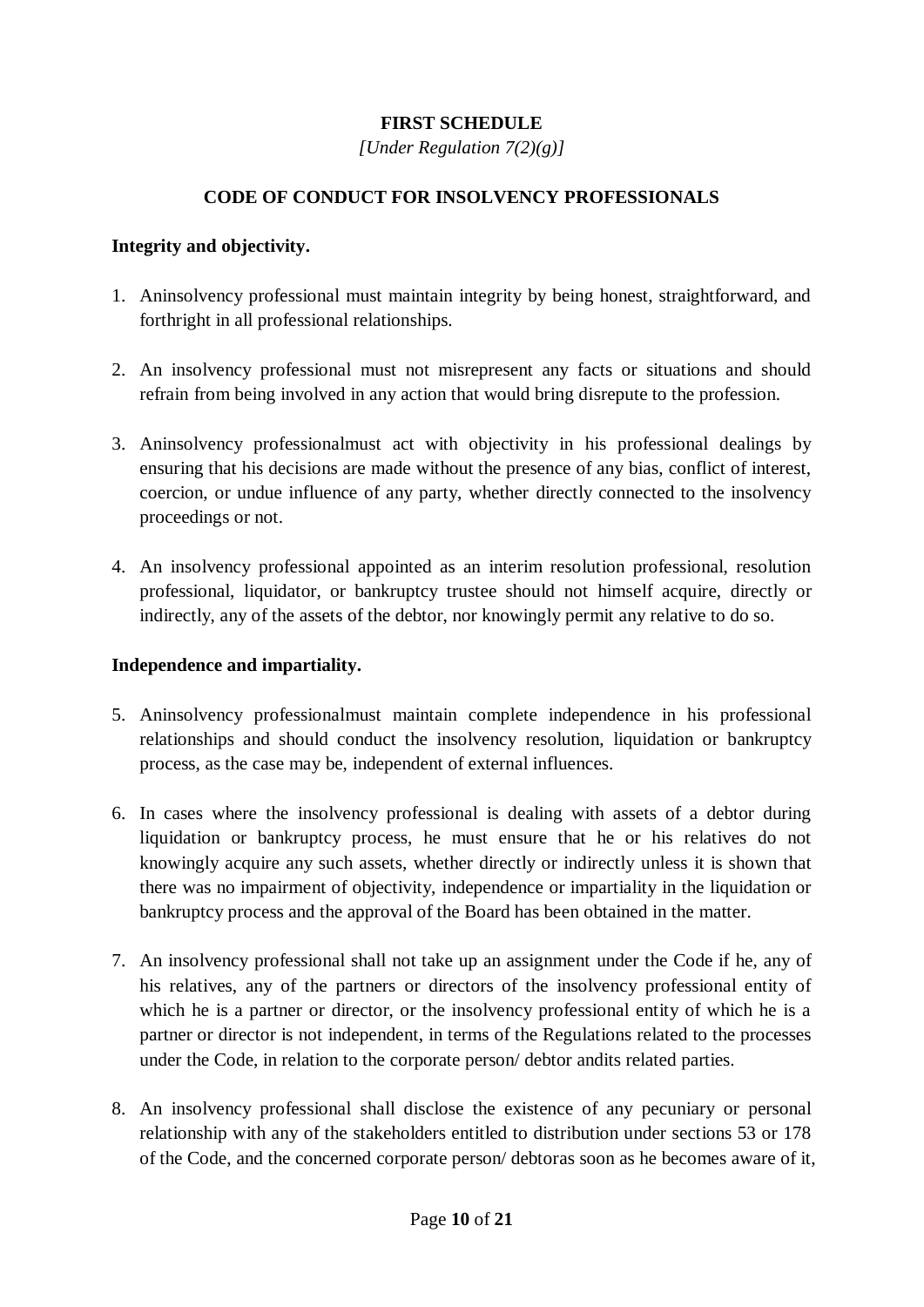by making a declaration of the same to the applicant, committee of creditors, and the person proposing appointment, as applicable.

9. An insolvency professional shall not influence the decision or the work of the committee of creditors or debtor, or other stakeholders under the Code, so as to make any undue or unlawful gains for himself or his related parties, or cause any undue preference for any other persons for undue or unlawful gains and shall not adopt any illegal or improper means to achieve any *mala fide* objectives.

## **Professional competence.**

10. An insolvency professional must maintain and upgrade his professional knowledge and skillsto render competent professional service.

## **Representation of correct facts and correcting misapprehensions.**

- 11. Aninsolvency professionalmust inform such persons under the Code as may be required, of a misapprehension or wrongful consideration of a fact of which he becomes aware, as soon as may be practicable.
- 12. An insolvency professional must not conceal any material information or knowingly make a misleading statement to the Board, the Adjudicating Authority or any stakeholder, as applicable.

### **Timeliness.**

- 13. An insolvency professional must adhere to the time limits prescribed in the Codeand the rules, regulations and guidelinesthereunder for insolvency resolution, liquidation or bankruptcy process, as the case may be,and must carefully plan his actions, and promptly communicate with all stakeholders involved for the timely discharge of his duties.
- 14. Aninsolvency professionalmustnot act with *malafide* or be negligent while performing his functions and duties under the Code.

### **Information management.**

- 15. Aninsolvency professional must make efforts to ensure that all communication to the stakeholders, whether in the form of notices, reports, updates, directions, or clarifications, is made well in advance and in a manner which is simple, clear, and easily understood by the recipients.
- 16. Aninsolvency professionalmust ensure that he maintains written contemporaneous records for any decision taken, the reasons for taking the decision, and the information and evidence in support of such decision. This shall be maintained so as to sufficiently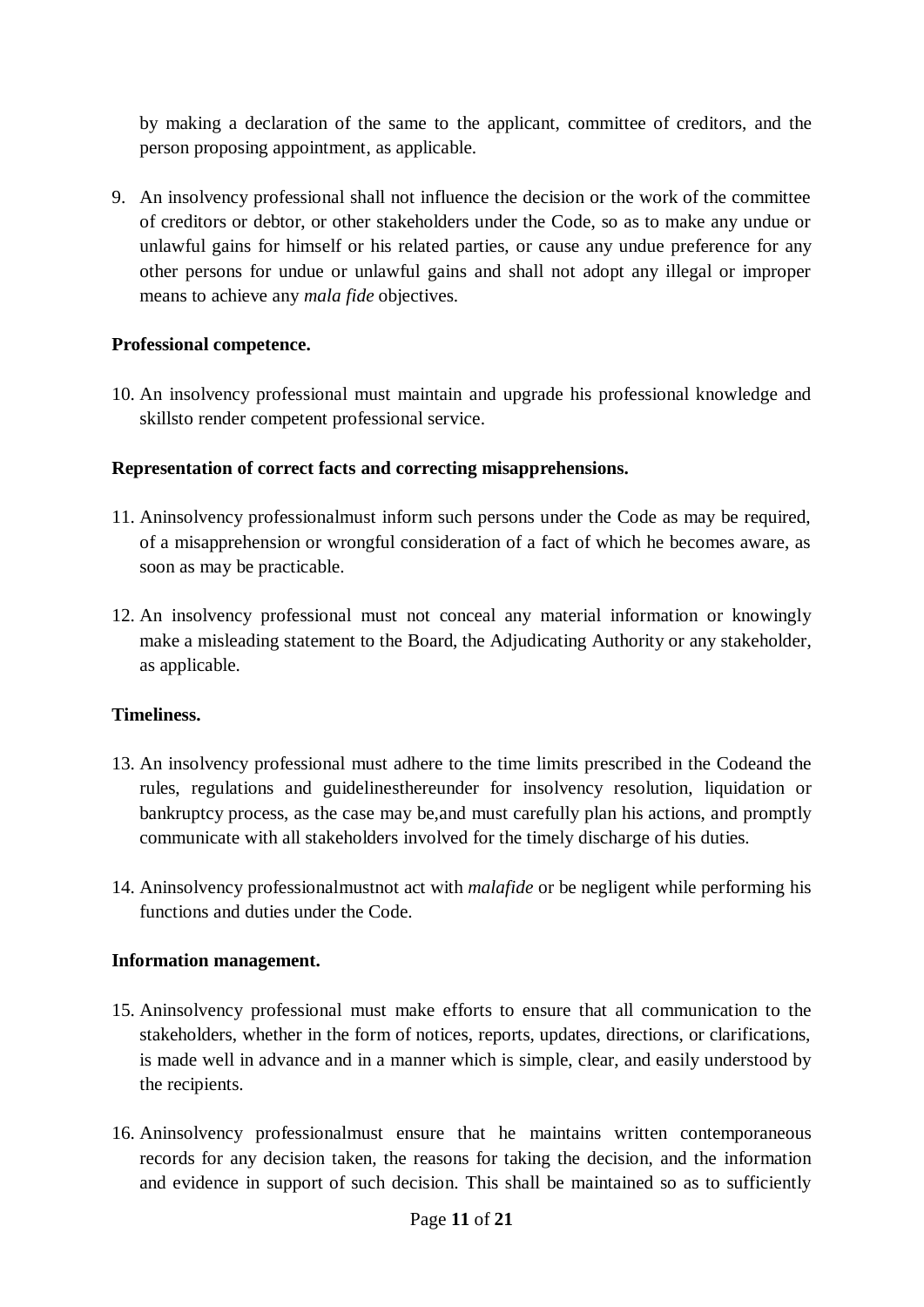enable a reasonable person to take a view on the appropriateness of his decisions and actions.

- 17. An insolvency professionalmust not make any private communication with any of the stakeholders unless required by the Code, rules, regulations and guidelines thereunder, or orders of the Adjudicating Authority.
- 18. An insolvency professional must appear, co-operate and be available for inspections and investigations carried out by the Board, any person authorised by the Board or the insolvency professional agency with which he is enrolled.
- 19. An insolvency professionalmust provide all information and records as may be required by the Board or the insolvency professional agency with which he is enrolled.
- 20. An insolvency professionalmust be available and provide information forany periodic study, research and audit conducted by the Board.

## **Confidentiality.**

21. An insolvency professional must ensure that confidentiality of the information relating to the insolvency resolution process, liquidation or bankruptcy process, as the case may be, is maintained at all times. However, this shall not prevent himfrom disclosing any information with the consent of the relevant parties or required by law.

### **Occupation, employability and restrictions.**

- 22. An insolvency professional must refrain from accepting too many assignments, if he is unlikely to be able to devote adequate time to each of his assignments.
- 23. Aninsolvency professionalmust not engage in any employment, except when he has temporarily surrendered his certificate of membership with the insolvency professional agency with which he is registered.
- 24. Aninsolvency professionalmust not conduct business which in the opinion of the Board is inconsistent with the reputation of the profession.

### **Remuneration and costs.**

- 25. Aninsolvency professional must provide services for remuneration which is charged in a transparent manner, is a reasonable reflection of the work necessarily and properly undertaken, and is not inconsistent with the applicable regulations.
- 26. Aninsolvency professional shall not accept any fees or charges other than those which are disclosed to and approved by the persons fixing his remuneration.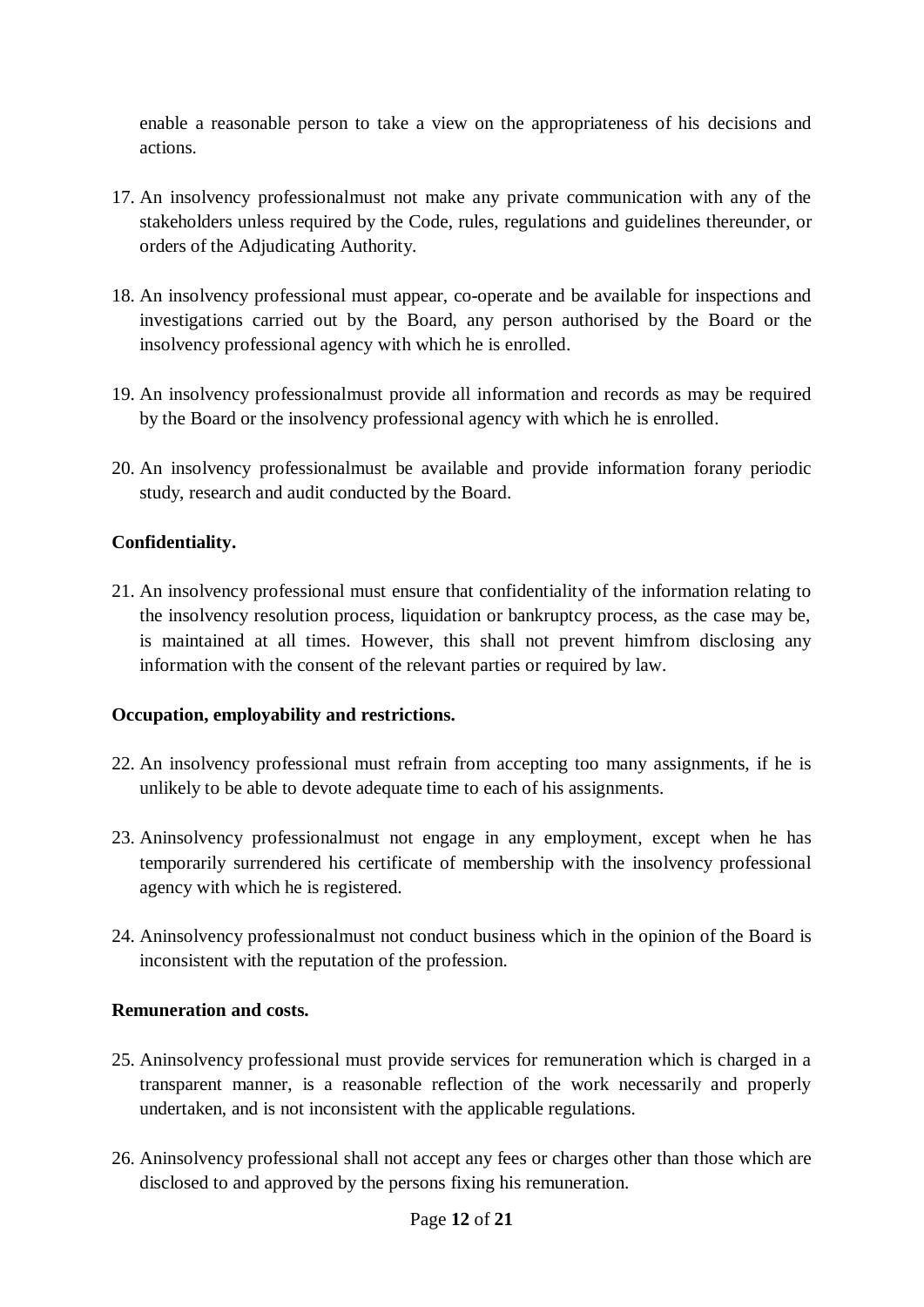27. An insolvency professional shall disclose all costs towards the insolvency resolution process costs, liquidation costs, or costs of the bankruptcy process, as applicable, to all relevant stakeholders, and must endeavour to ensure that such costs are not unreasonable.

## **Gifts and hospitality.**

- 28. Aninsolvency professional, or his relative must not accept gifts or hospitality which underminesor affects his independence as an insolvency professional.
- 29. Aninsolvency professional shall not offer gifts or hospitality or a financial or any other advantage to a public servant or any other person, intending to obtain or retain work for himself,or to obtain or retain an advantage in the conduct of profession for himself.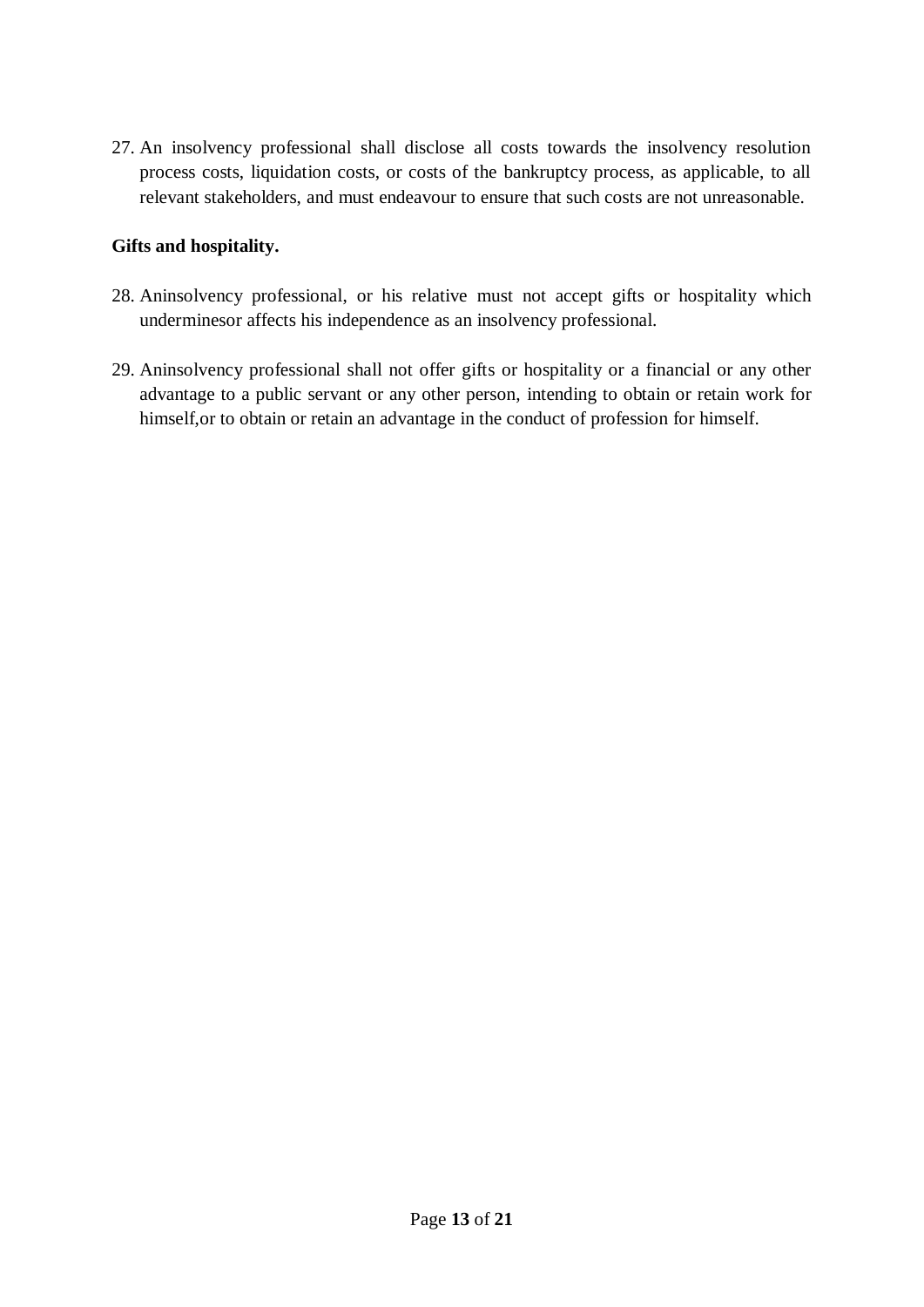#### **SECOND SCHEDULE FORM A**

*[Under Regulation 6or Regulation 9 of the Insolvency and Bankruptcy Board of India (Insolvency Professionals) Regulations, 2016]*

#### To

The Chairperson Insolvency and Bankruptcy Board of India

*Subject:Application for registration as an insolvency professional/ insolvency professional for limited period*

#### **Sir/Madam,**

I, having been enrolled as a professional member with the (please write the name of the insolvency professional agency), hereby apply for registration as

- (a) an insolvency professional /
- (b) aninsolvency professional for limited period (strike off which is not applicable)

under section 207 of the Insolvency and Bankruptcy Code, 2016 read with Regulation 6 or Regulation 9 of the Insolvency and Bankruptcy Board of India (Insolvency Professionals) Regulations, 2016.

My details are as under:

### **A. PERSONAL DETAILS**

- 1. Title (Mr/Mrs/Ms):
- 2. Name:
- 3. Father's Name:
- 4. Date of Birth:
- 5. Place of Birth:
- 6. PAN No.:
- 7. AADHAAR No.:
- 8. Passport No.:
- 9. Address for Correspondence:
- 10. Permanent Address:
- 11. E-Mail Address:
- 12. Mobile No.:

## **B. EDUCATIONAL, PROFESSIONAL AND INSOLVENCY EXAMINATIONQUALIFICATIONS**

#### **1. Educational Qualifications**

[Please provide educational qualifications from Bachelor's degree onwards]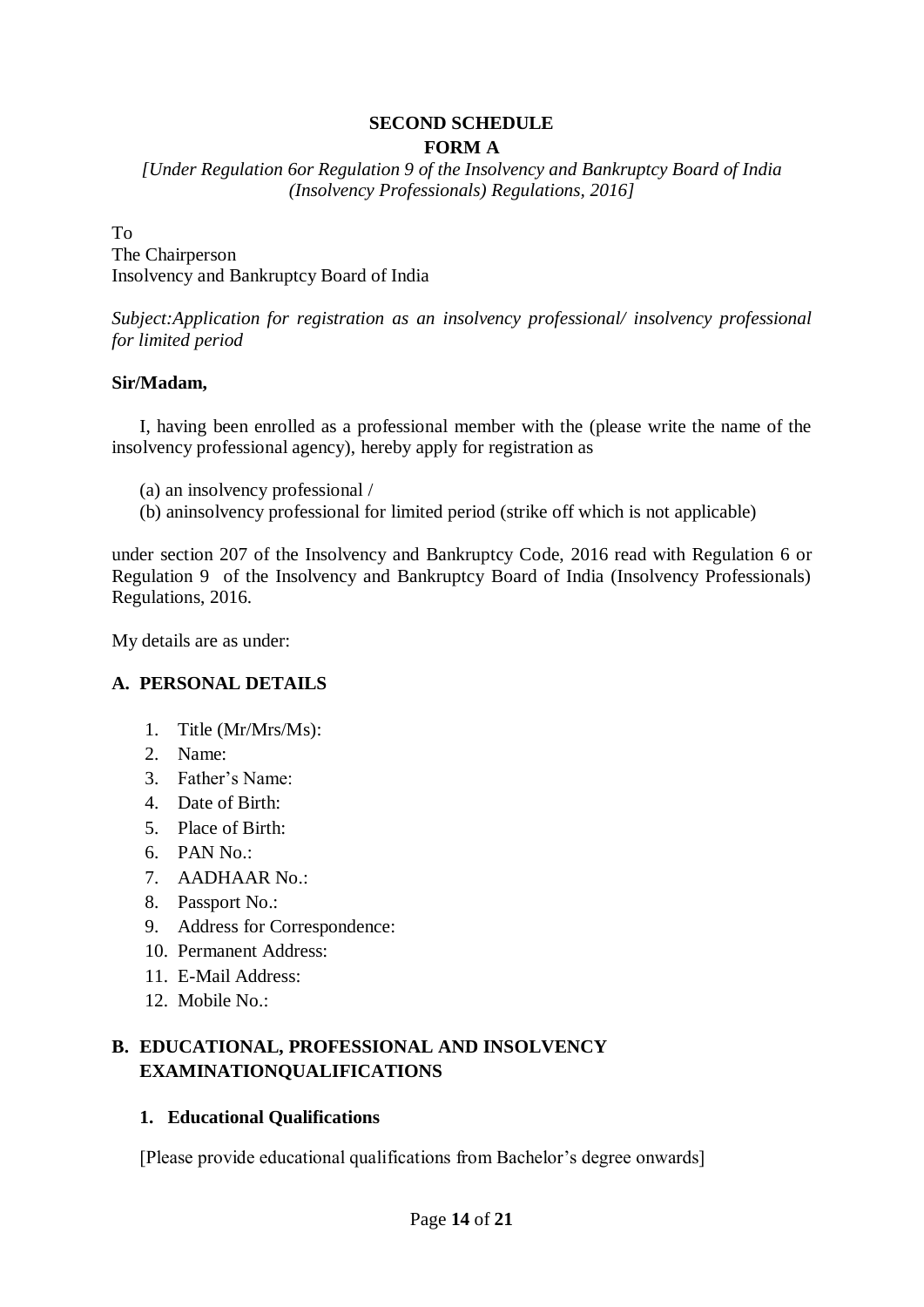| Educational          | Year of | <b>Marks</b>      | Grade/ Class   University/College   Remarks, if |     |
|----------------------|---------|-------------------|-------------------------------------------------|-----|
| <b>Qualification</b> | Passing | $\mathcal{O}_0$ ) |                                                 | any |
|                      |         |                   |                                                 |     |
|                      |         |                   |                                                 |     |

### **2. Professional Qualifications**

| Professional<br><b>Oualification</b> | Institute/<br>Professional Body | Membership No.<br>(if applicable) | Date of<br>enrolment | Remarks, if any |
|--------------------------------------|---------------------------------|-----------------------------------|----------------------|-----------------|
|                                      |                                 |                                   |                      |                 |
|                                      |                                 |                                   |                      |                 |

### **3. Insolvency Qualifications**

- 3.1. Have you passed Limited Insolvency Examination? (Yes / No)
- 3.2.Have you passed National Insolvency Examination? (Yes / No)

## **C. WORK EXPERIENCE**

- 1. Are you presently in practice / employment? (Yes/ No)
- 2. Number of years in practice (in years and months):
- 3. If in practice, address for professional correspondence:
- 4. Number of years in employment (in years and months):
- 5. Experience Details (from the date of enrolment as Advocate / Chartered Accountant / Company Secretary / Cost Accountant/ Bachelors' Degree)

| Sl. | From | To   | Employment | If employed,        | If in practice, practice as | Area of |
|-----|------|------|------------|---------------------|-----------------------------|---------|
| No. | Date | Date | / Practice | Name of             | Advocate / Chartered        | work    |
|     |      |      |            | <b>Employer</b> and | Accountant / Company        |         |
|     |      |      |            | Designation         | Secretary / Cost Accountant |         |
|     |      |      |            |                     |                             |         |
|     |      |      |            |                     |                             |         |
|     |      |      |            |                     |                             |         |

### **D. INSOLVENCY PROFESSIONAL AGENCY**

- 1. Please give details of the insolvency professional agency with which you are enrolled as a professional member.
- 2. Please state your professional membership number.

## **E. ADDITIONAL INFORMATION**

1. Have you ever been convicted for an offence? Yes/ No.

If yes, please give details.

2. Are any criminal proceedings pending against you? (Yes/ No)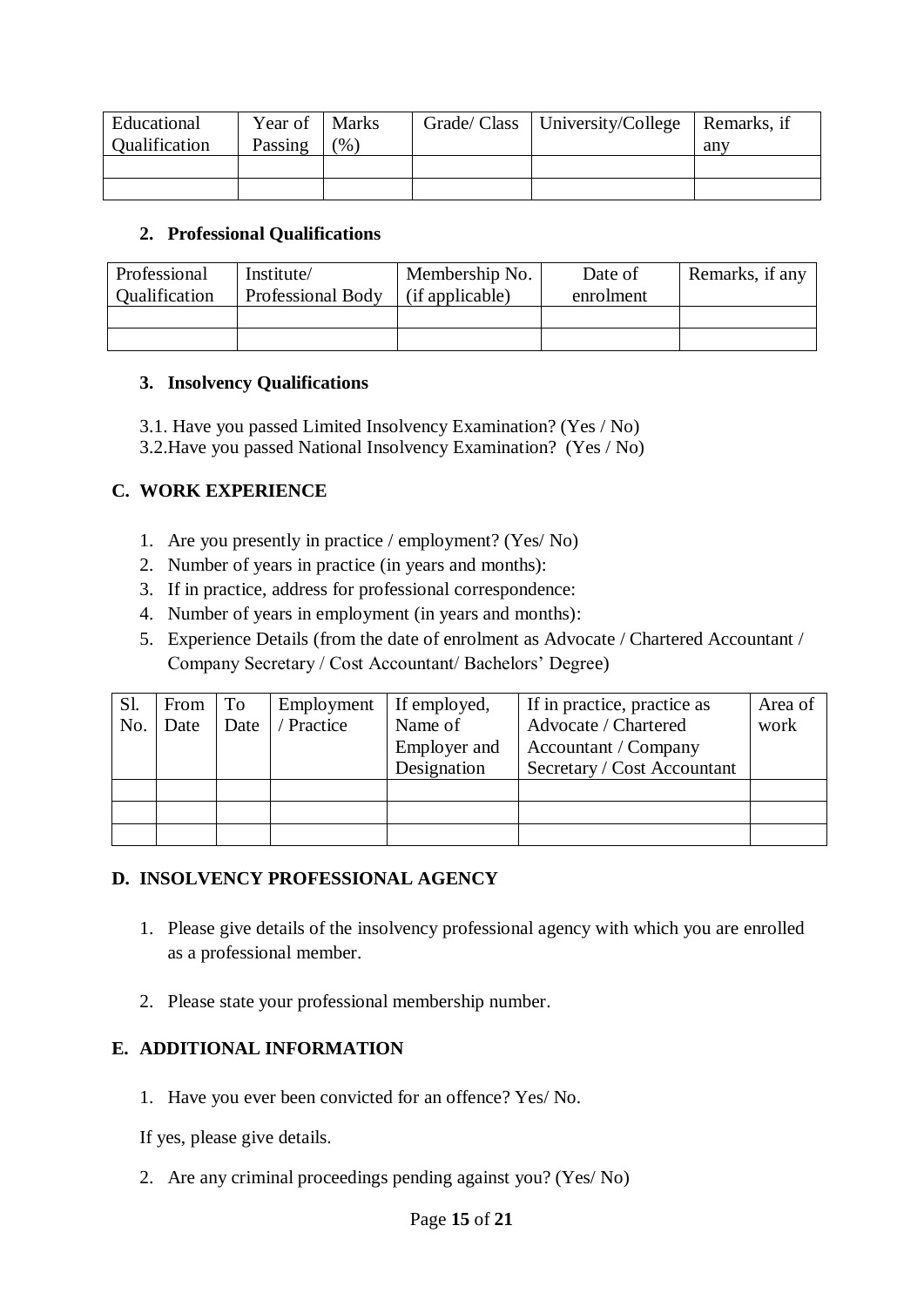If yes, please give details.

3. Have you ever been declared as an undischarged insolvent, or applied to be declared so? (Yes/ No)

If yes, please give details.

4. Please provide any additional information that may be relevant for your application.

# **F. ATTACHMENTS**

- 1. Copy of proof of residence.
- 2. Copies of documents in support of educational qualifications, professional qualification and insolvency examination qualifications.
- 3. Copies of documents demonstrating practiceas
	- i. a chartered accountant enrolled with the Institute of Chartered Accountants of India;
	- ii. a company secretary enrolled with the Institute of Company Secretaries of India;
	- iii. a cost accountant enrolled with the Institute of Cost Accountants of India; or
	- iv. an advocate enrolled with the Bar Council of any State in India;
- 4. Copies of certificate of employment from the employer(s), specifying the period of such employment.
- 5. Financial statement / Income Tax Returns for the last three years.
- 6. Copy of certificateof professional membership with an insolvency professional agency.
- 7. Passport-size photo.
- 8. Evidence of deposit / payment of five thousand rupees / ten thousand rupees, as applicable.

# **G. AFFIRMATIONS**

- 1. Copies of documents, as listed in section F of this application form have been attached/ uploaded. The documents attached/ uploaded are …… I undertake to furnish any additional information as and when called for.
- 2. I am not disqualified from being registered as an insolvency professionalunder the Insolvency and Bankruptcy Board of India (Insolvency Professionals) Regulations, 2016.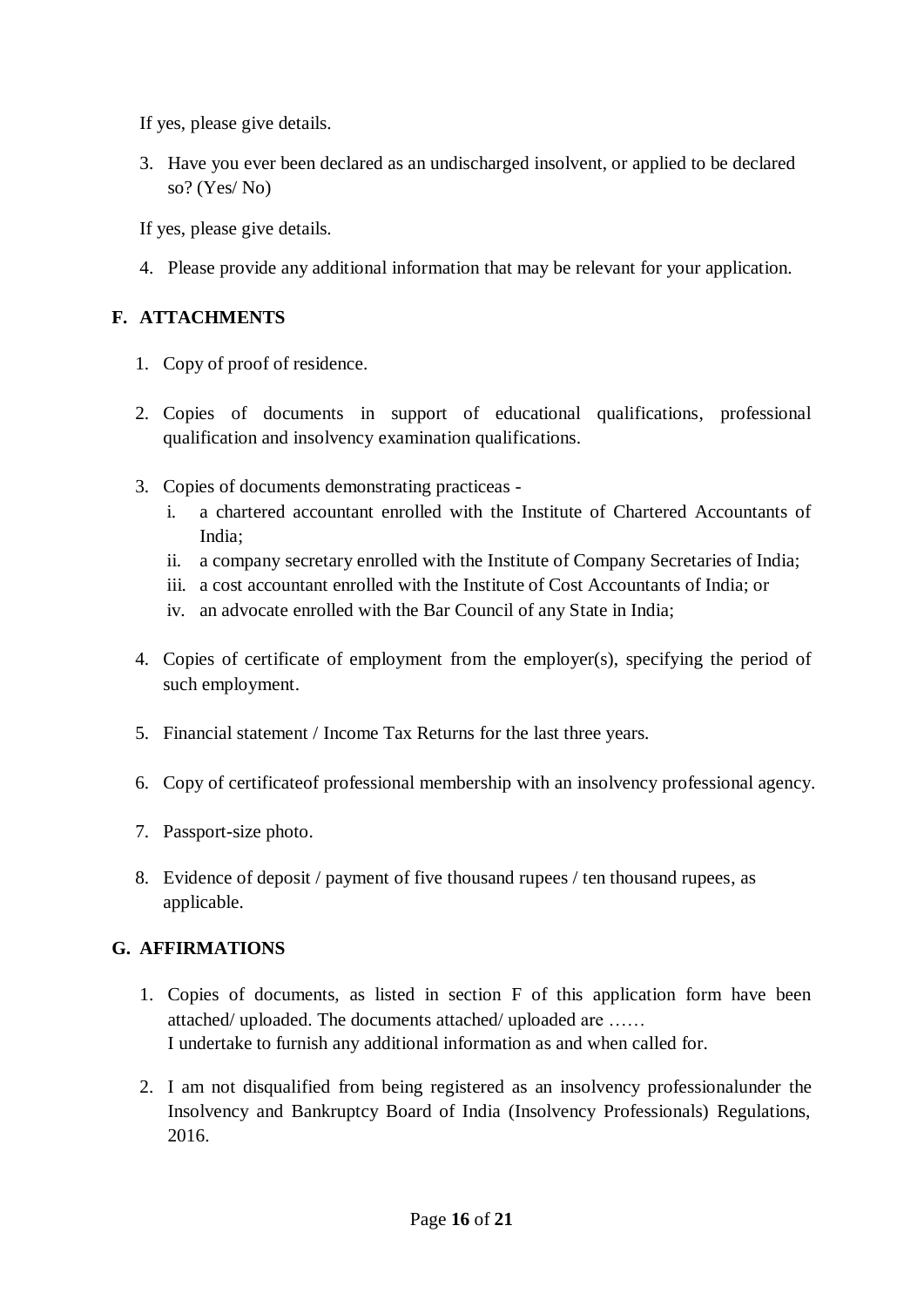- 3. This application and the information furnished by me along with this application is true and complete. If found false or misleading at any stage, my registration/ registration for limited periodshall be summarily cancelled.
- 4. I hereby undertake to comply with the requirements of the Insolvency and Bankruptcy Code, 2016,the rules, regulations and guidelines issued thereunder, the bye-laws of the insolvency professional agency with which I am enrolled, and the resolutions passed and directions given by the Board and the Governing Board of such insolvency professional agency.
- 5. The applicable fee has been paid.

Name and Signature of applicant

Place: Date:

# **VERIFICATION BY THE INSOLVENCY PROFESSIONAL AGENCY**

**\_\_\_\_\_\_\_\_\_\_\_\_\_\_\_\_\_\_\_\_\_\_\_\_\_\_\_\_\_\_\_\_\_\_\_\_\_\_\_\_\_\_\_\_\_\_**

We have verified the above details submittedby ... who is our professional member with professional membership no. … andconfirm these to be true and correct. We recommend registration of … as an insolvency professional.

> (Name and Signature) Authorised Representative of the Insolvency Professional Agency Seal of the Insolvency Professional Agency

Place: Date: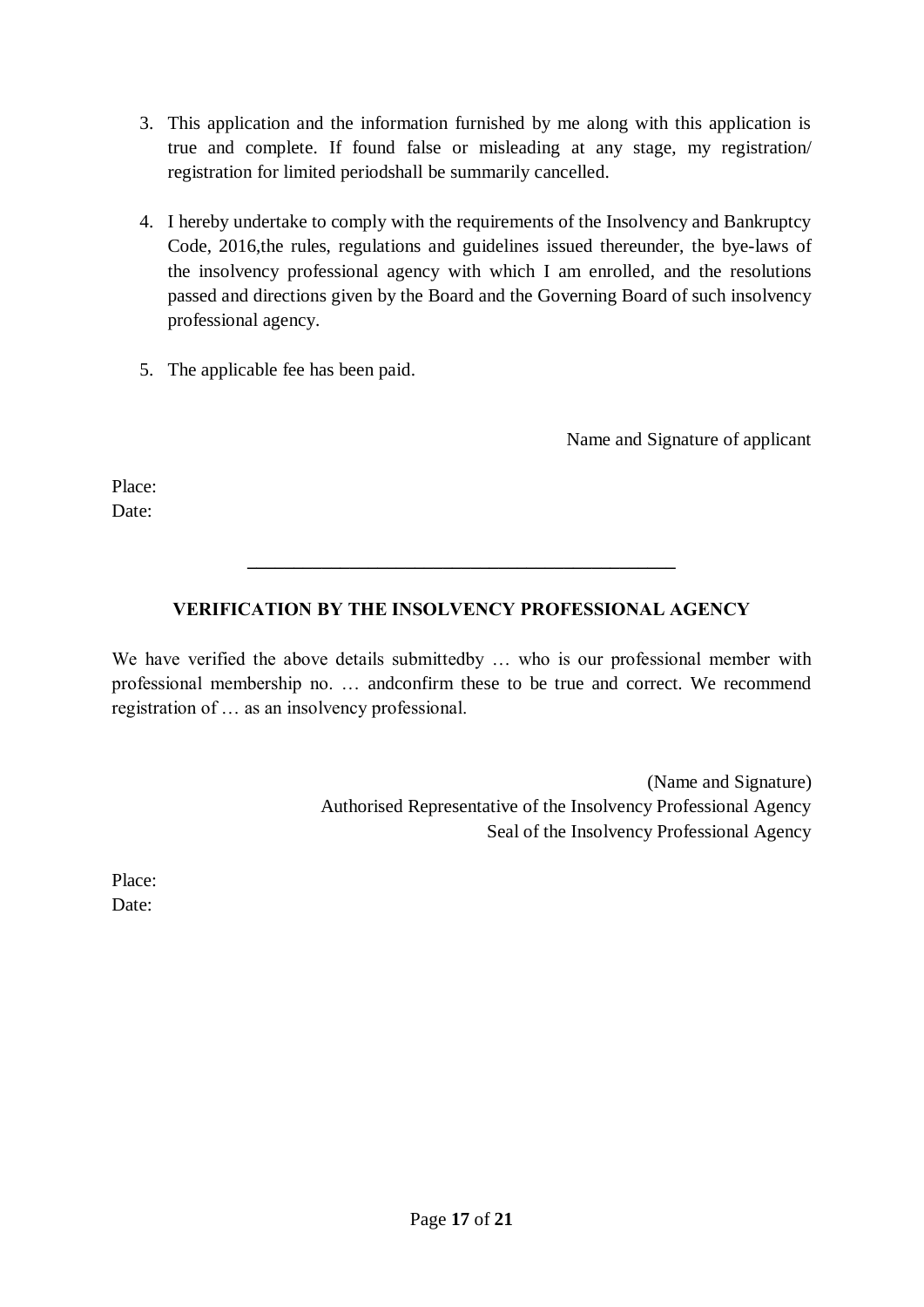## **SECOND SCHEDULE FORM B**

## **INSOLVENCY AND BANKRUPTCY BOARD OF INDIA**

## **CERTIFICATE OF REGISTRATION**

## **IP REGISTRATION NO. \_\_**

*[Under Regulation 7 of the Insolvency and Bankruptcy Board of India (Insolvency Professionals) Regulations, 2016]*

- 1. In exercise of the powers conferred by Regulation 7 of the Insolvency and Bankruptcy Board of India (Insolvency Professionals) Regulations, 2016 the Board hereby grants a certificate of registration to *[insert name],* to act as an insolvency professional in accordance with these Regulations.
- 2. This certificate shall be valid from *[insert start date].*

Sd/- (Name and Designation) For and on behalf of Insolvency and Bankruptcy Board of India

Place:

Date: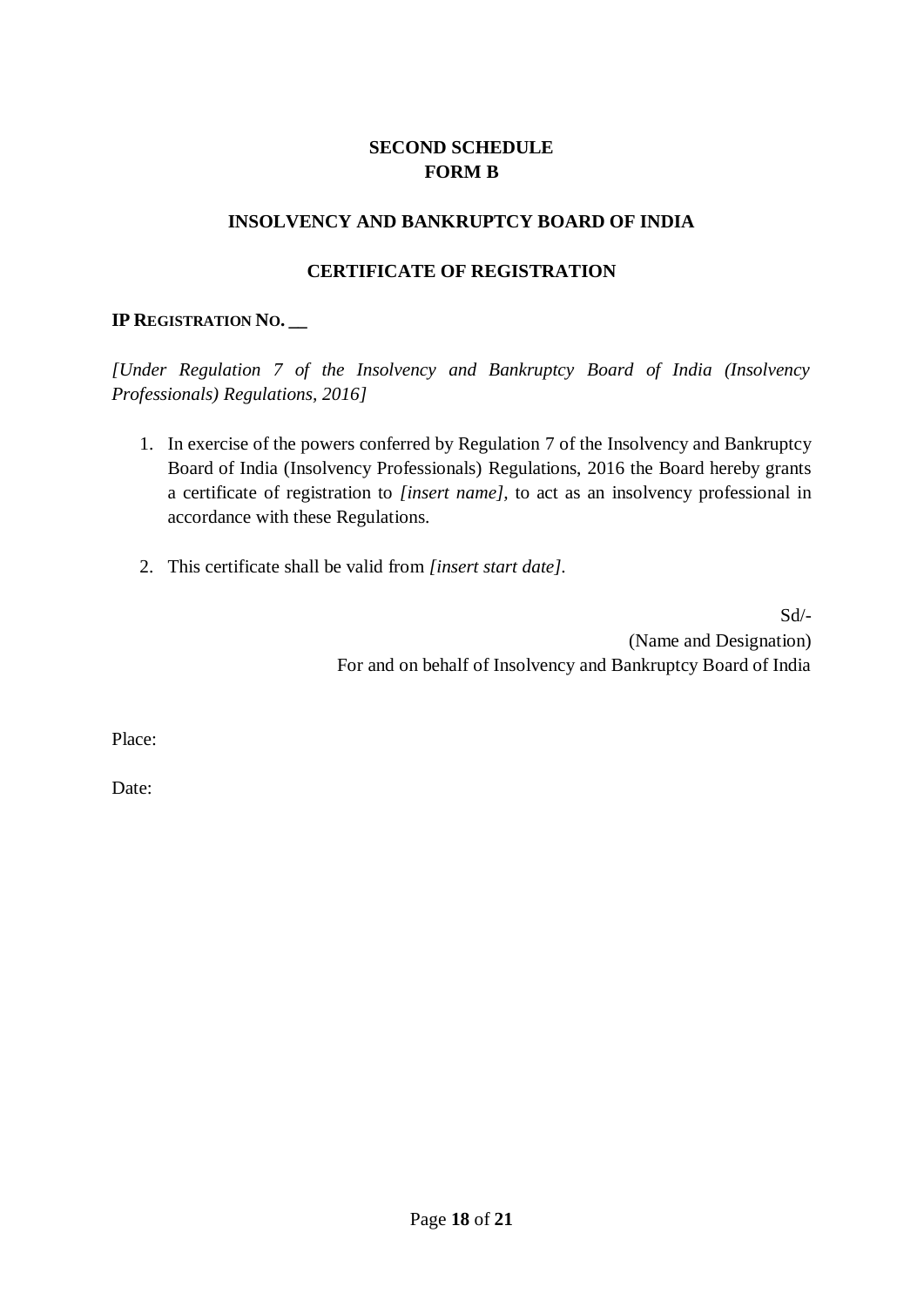## **SECOND SCHEDULE FORM C**

*[Under Regulation 12 of the Insolvency and Bankruptcy Board of India (Insolvency Professionals) Regulations, 2016]*

To

The Chairperson Insolvency and Bankruptcy Board of India

## **Sub.: Application for recognition as an insolvency professional entity**

## **Sir/Madam,**

- 1. I, being duly authorized for the purpose, hereby apply on behalf of [*name and address of the applicant*] for recognition as an insolvency professional entity under the Insolvency and Bankruptcy Board of India (Insolvency Professionals) Regulations, 2016, and enclose proof that I am authorized to make this application and correspond with the Board in this respect.
- 2. I, on behalf of [*insert name*],affirm that the applicant is eligible to be recognised as an insolvency professional entity.
- 3. I, on behalf of [*insert name*], hereby affirm that
	- i. all information contained in this application is true and correct in all material respects,
	- ii. no material information relevant for the purpose of this application has been suppressed, and
- iii. recognition granted in pursuance of this application may be cancelled summarily if any information submitted herein is found to be false or misleading in material respects at any stage.
- 4. If granted recognition, I, on behalf of [*insert name*],undertake to comply with the requirements of the Code, the rules, regulations or guidelines issued thereunder, and such other terms and conditions as may be imposed by the Board while granting the certificate of recognition or subsequently.

Yours faithfully,

Authorized Signatory (Name) (Designation)

Place: Date : the set of the set of the set of the set of the set of the set of the set of the set of the set of the set of the set of the set of the set of the set of the set of the set of the set of the set of the set of the se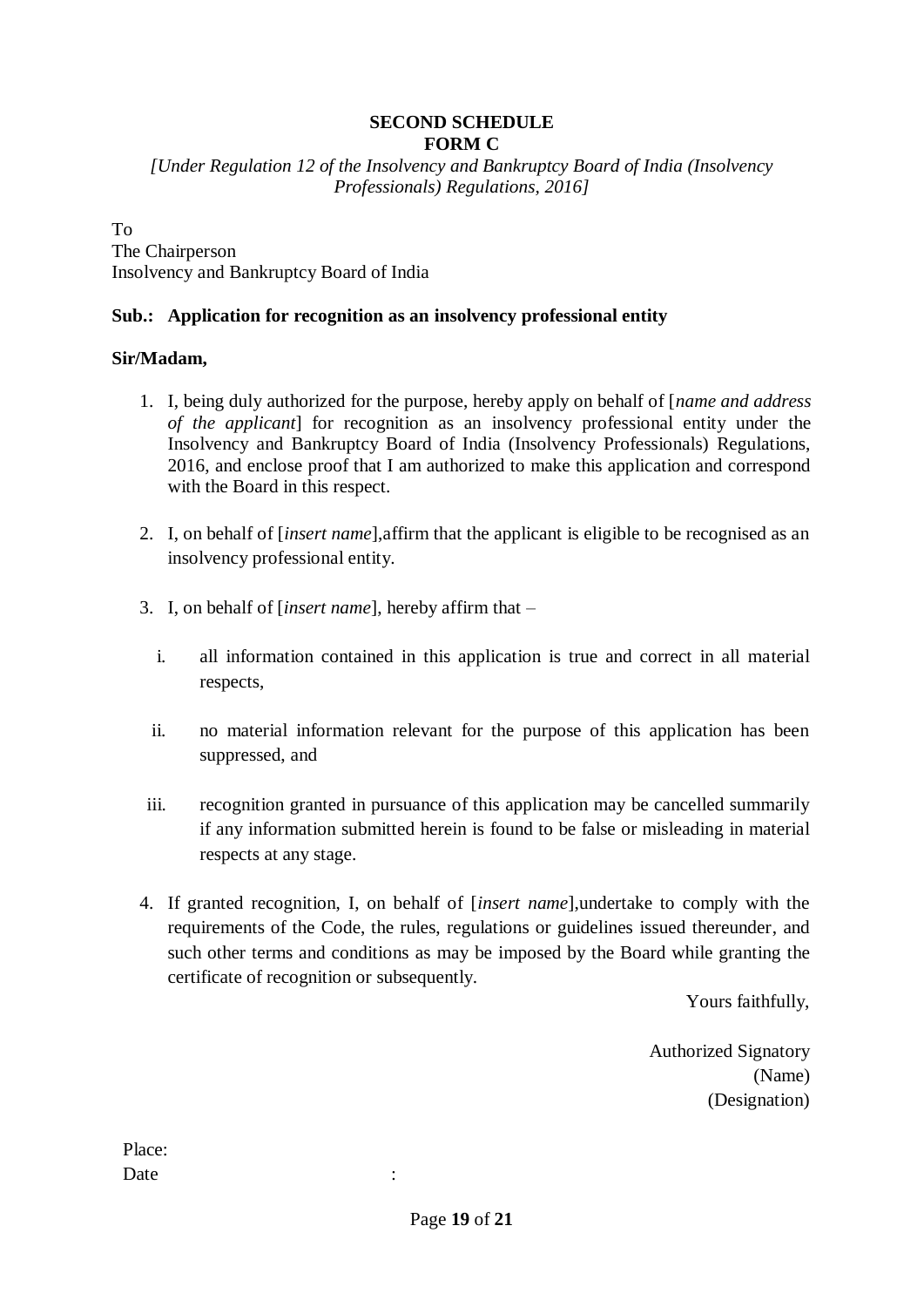### **ANNEXURE TO FORM C**

# **PART I GENERAL**

- 1. Name of the applicant:
- 2. Address of registered office and principal place of business of the applicant:
- 3. Corporate Identification Number (CIN)/ Certificate of Registration:
- 4. PAN:
- 5. Name, designation and contact details of the person authorized to make this application and correspond with the Board in this respect:

## **PART II DIRECTORS/ PARTNERS**

1. Please state the details of all directors/ partners of the applicant:

| Sl.<br>No. | Name and<br>address of the |  | insolvency professional   No. | DIN   PAN   Registration No. as an   Professional membership |
|------------|----------------------------|--|-------------------------------|--------------------------------------------------------------|
|            |                            |  |                               |                                                              |
|            | director/ partner          |  |                               |                                                              |
|            |                            |  |                               |                                                              |
|            |                            |  |                               |                                                              |

Yours faithfully,

Authorized Signatory (Name) (Designation)

| Place |  |
|-------|--|
| Date  |  |